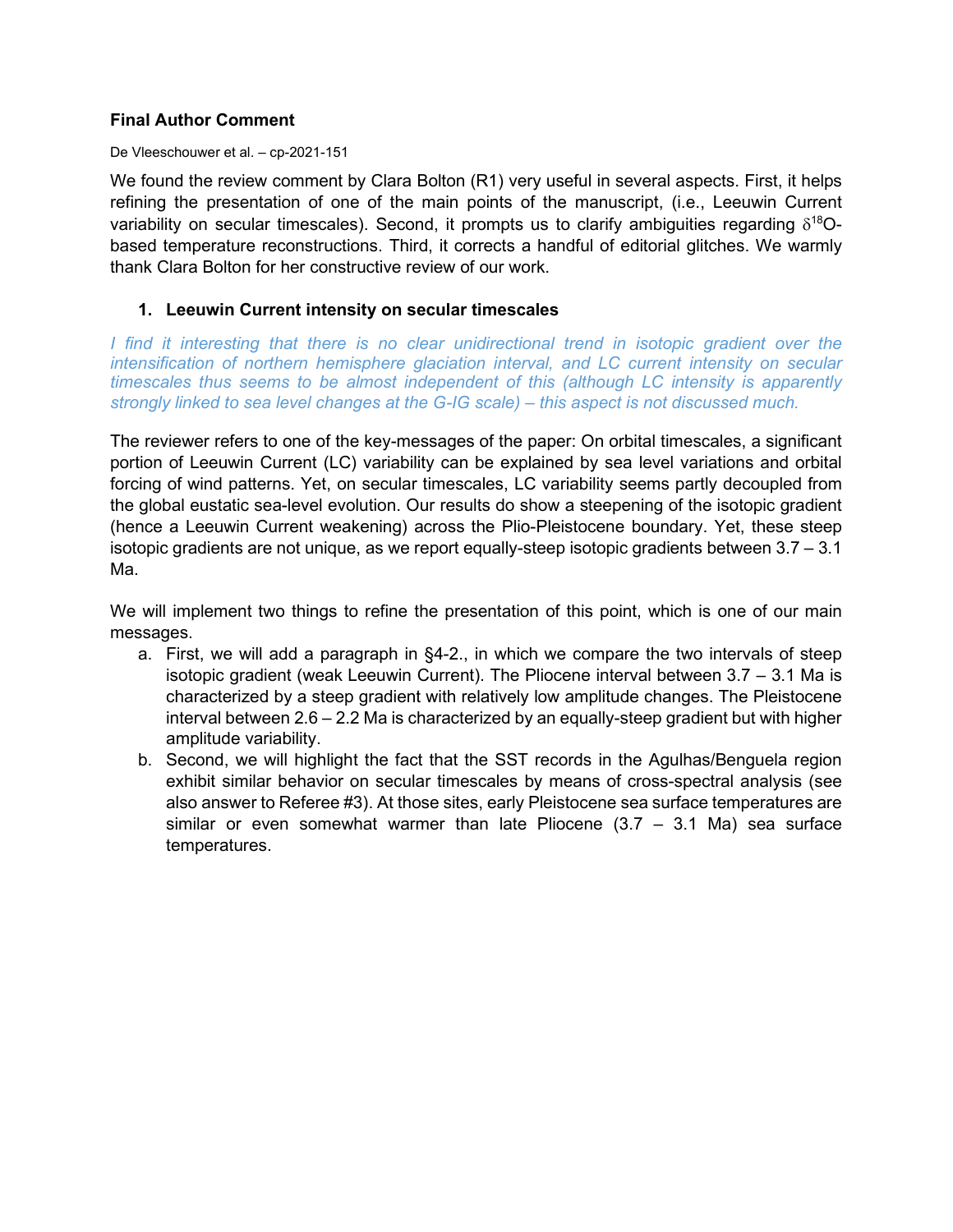## **2. Comments on temperature reconstructions**

*Figure 4a: perhaps add modern SST and T at proposed calcification depth of T. sacculifer (base of mixed layer) onto the Figure for comparison.*

#### We will follow this suggestion.

*Fig. 5: Calcification temperature reconstruction based on d18Oplanktic and Rohling Sea Level curve: I had a hard time assessing the robustness of this. Is the calculation of T in this way therefore based on the assumption that local d18Osw (i.e. the part of d18Osw related to local hydrological cycle effects and not global sea level) was constant? Is this assumption reasonable both on the long-term and on G-IG timescales (in the context of salinity/water mass changes associated with L current and upwelling changes in your study area) at your site? I think some discussion of expected local d18Osw changes on GIG timescales, and how this would impact the temperature reconstruction, would be nice.*

The calcification temperature calculation is based on a *global* δ<sup>18</sup>Osw reconstruction, assuming that *local* δ18Osw was constant. In the revised version of the manuscript, we will explicitly acknowledge and argue for this assumption. Based on the modern-day oceanography of the Perth Basin, we do not expect more than 0.6 psu salinity difference between phases of strong Leeuwin Current (Interglacial, present-day analogue: austral winter) and weak Leeuwin Current (Glacial, present-day analogue: austral summer). This estimate of salinity change on G-IG timescales is based on the present-day seasonal variability of the Leeuwin Current system. This analogy can be made because the Leeuwin Current is observed to be very active during austral winter, but very weak during summer (due to opposing wind patterns). Thus, the dynamic of the Leeuwin Current during glacials was likely quite similar to that of present-day austral summer, and vice versa. This analogy, however, likely represents an over-estimation of salinity change because the Leeuwin Current never shut down completely during glacial intervals.

If we were to include a salinity-driven local  $\delta^{18}$ Osw component, it would result in an increase of the amplitude of the  $\delta^{18}$ Osw reconstruction by about 0.10 – 0.15‰. This, in turn, leads to a reduction of the amplitude of the temperature reconstruction. The amplitude of possible salinitydriven  $\delta^{18}$ Osw variability is however small compared to the ice-volume-related change in  $\delta^{18}$ Osw. Moreover, salinity-driven variability is virtually unconstrained for the studied region and period, and the expected 0.6 psu amplitude is too small to be accurately reconstructed with SSS proxies. For all those reasons, we will continue calculating calcification temperatures solely based on a *global* δ18Osw reconstruction, assuming that *local* δ18Osw was constant. But, as mentioned before, we will acknowledge the underlying assumptions regarding local  $\delta^{18}$ Osw in the revised manuscript.

In Figures 5 and 6, different sea-level reconstructions appear to be shown or used in calculations *– Rohling 2014 in Fig. 5 and Rohling 2021 in Fig. 6. Is the more up-to-date sea-level record not also suitable for calculating the glacial contribution to d18Osw in Fig. 5?*

Figure 5 will be updated to use the Rohling et al. (2021) reconstruction for  $\delta^{18}$ Osw.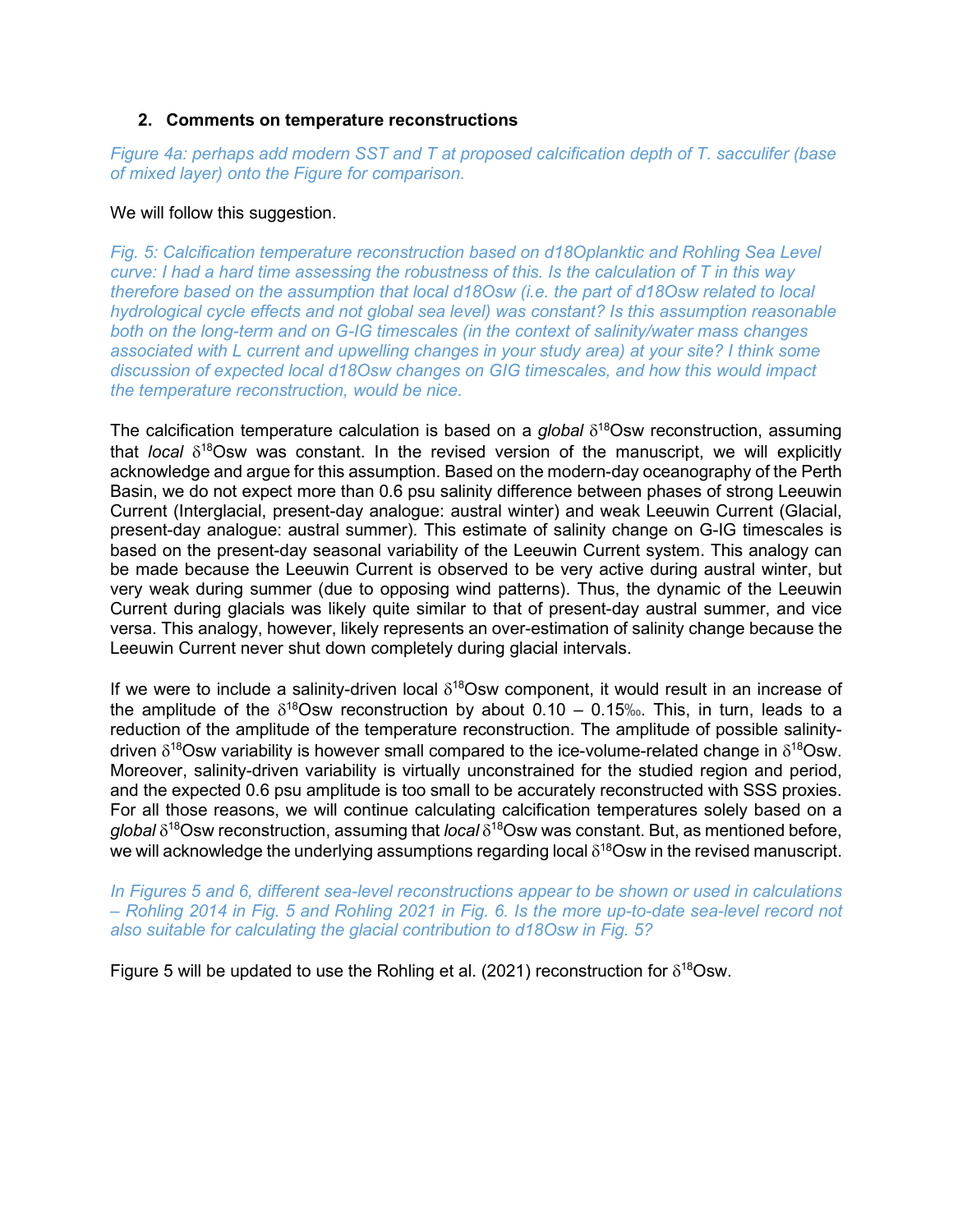*It would be interesting to consider the G-IG amplitude of the G. sacculifer d18O signal in the context of contemporaneous and/or regional records from surface-dwelling species such as G. ruber, to see if this can give you any support for the proposed deep mixed layer depth habitat or relatively constant d18Osw conditions. Also, in the methods, it is not mentioned whether individuals with gametogenic calcite final chambers were avoided or included during picking.*

Contemporaneous records in the region have reported similar amplitude on G-IG timescales between *G. ruber* and *G. sacculifer*. However, Shackleton and Hall (1990), Karas et al. (2009) and Karas et al. (2011) all added a 0.25‰ inter-species offset for *G. ruber* to be comparable with *G. sacculifer*. This offset is in agreement with the interpretation that *G. ruber* is a surface dweller, while *G. sacculifer* thrives in the (bottom of the) mixed layer.

During picking, specimens with gametogenic calcite final chambers were avoided. This information will be added to the manuscript in §2.3.

*It may also be relevant to consider and compare the new paper by Meinicke et al. (2021, already cited) that also contains D47 measurements on Trilobatus trilobus and a deeper dwelling species for the Plio-Pleistocene from the Western Pacific Warm Pool - I think their interpretations re: depth habitat for T. trilobus are not the same as in this paper, are the two interpretations compatible?*

The two interpretations regarding the depth habitat of *Trilobatus trilobus*, formerly known as *G. trilobus* or *G. sacculifer* without sac-like final chamber are not exactly the same, but compatible.

- a. Meinicke et al. (2021) determined the average calcification depth for *T. trilobus* to be roughly around 75 m (see their Fig 3a). Their data thus indicate an apparent calcification depth of *T. trilobus* at Site U1488 (West Pacific Warm Pool) within the lower mixed layer.
- b. Rippert et al. (2016) report calcification depths around 120 m in the equatorial Pacific Ocean. This represents bottom of the mixed layer or top of the thermocline.
- c. In our manuscript, we report clumped-isotope calcification temperatures for *T. trilobus* between 18-20°C. Compared to modern-day water column profiles at Site U1459, this corresponds to water depths between 100 – 150 m. Hence, our results are in closer agreement with the results of Rippert et al. (2016) than with the results of Meinicke et al. (2021). At Site U1459, *T. trilobus* calcification temperatures seem to indicate bottom of the mixed layer.

The results of Meinicke et al. (2021) will be more explicitly discussed in §4.1, in conjunction with the discussion of the Rippert et al. (2016) results.

*Line 349: This is interesting, I wonder is there any evidence in support of the hypothesis that Thaumarchaeota thrive/are more successful when phytoplankton biomass is low under oligotrophic conditions?*

We will back-up this statement by citing the work of Guo et al. (2021) (Frontiers in Marine Science, [https://doi.org/10.3389/fmars.2021.715708\)](https://doi.org/10.3389/fmars.2021.715708).

*Line 361: Perhaps add that diagenesis (seafloor recrystallisation?) of foraminifera would specifically lead to a cool bias on D47 temperatures.*

The possibility of a cool bias on D47 temperatures has also been raised by Referee #2. A corresponding paragraph will be added to §4.1.